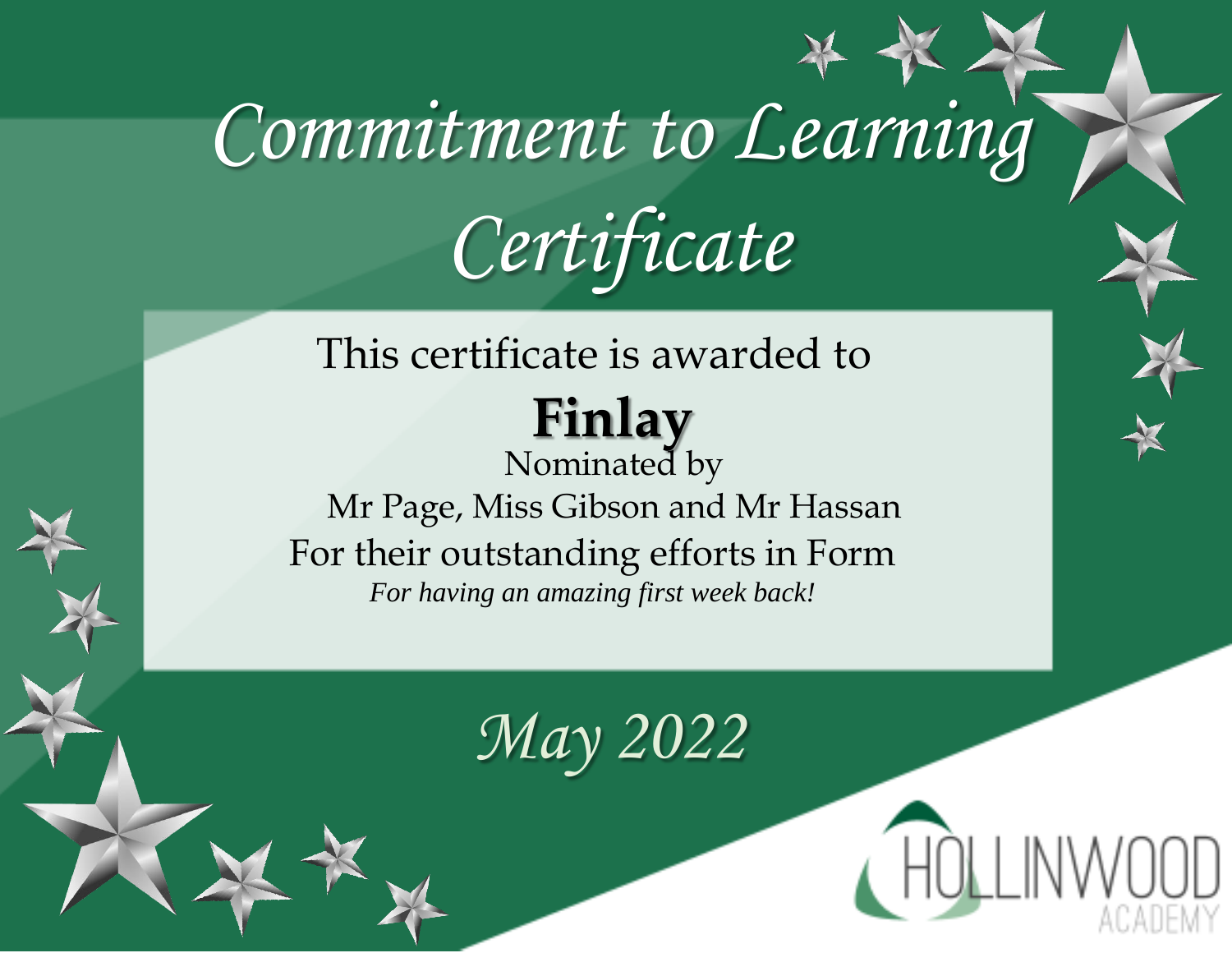## This certificate is awarded to

#### **Maia**

Nominated by Mr Page, Miss Gibson and Mr Hassan For their outstanding efforts in Form *For having an amazing first week back!*

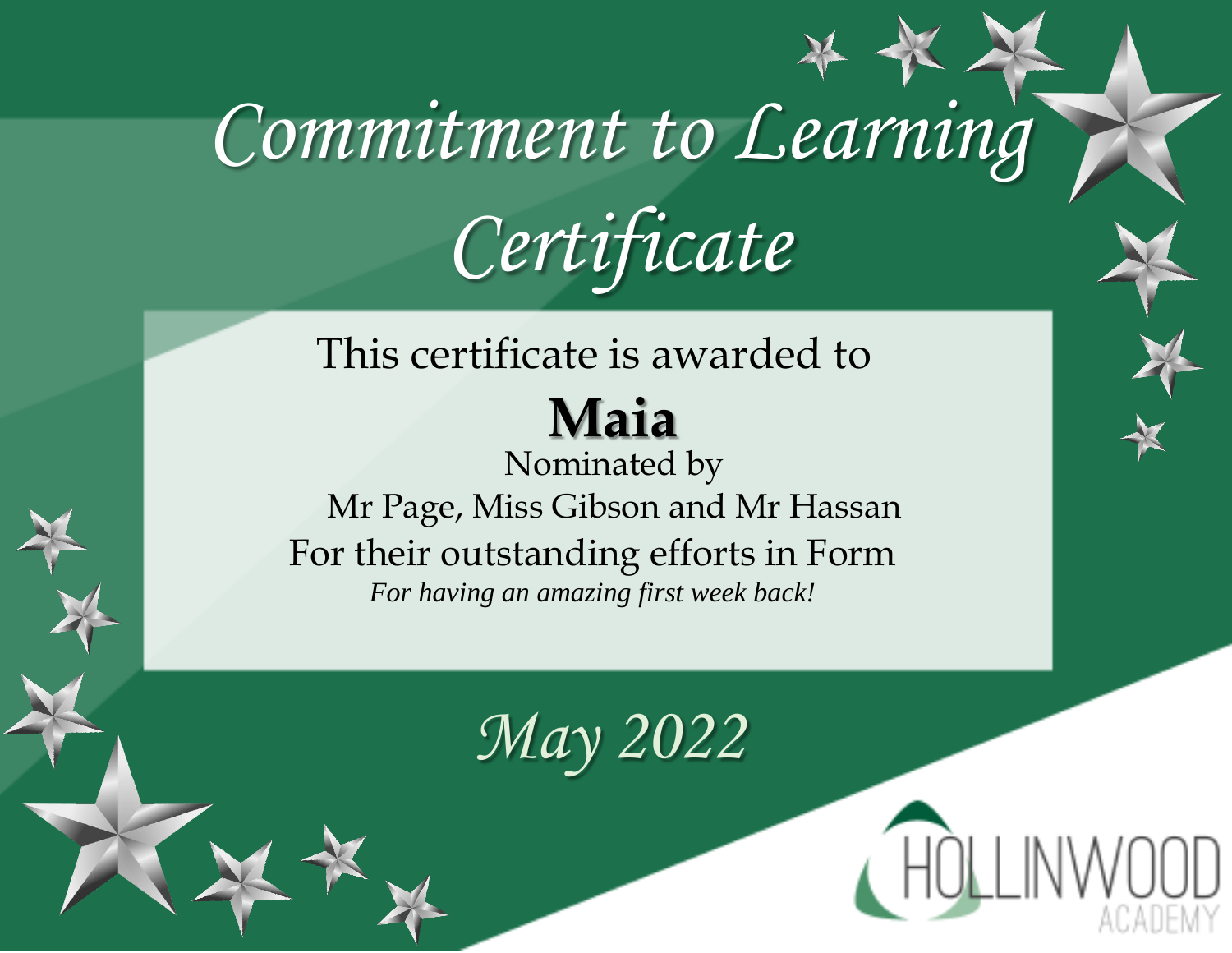#### This certificate is awarded to

### **Nathan**

Nominated by Mrs. Cowling, Mr. Blaize and Miss. Lyons For their outstanding efforts in ICT *For showing enthusiasm and a positive attitude towards his learning during lessons.*

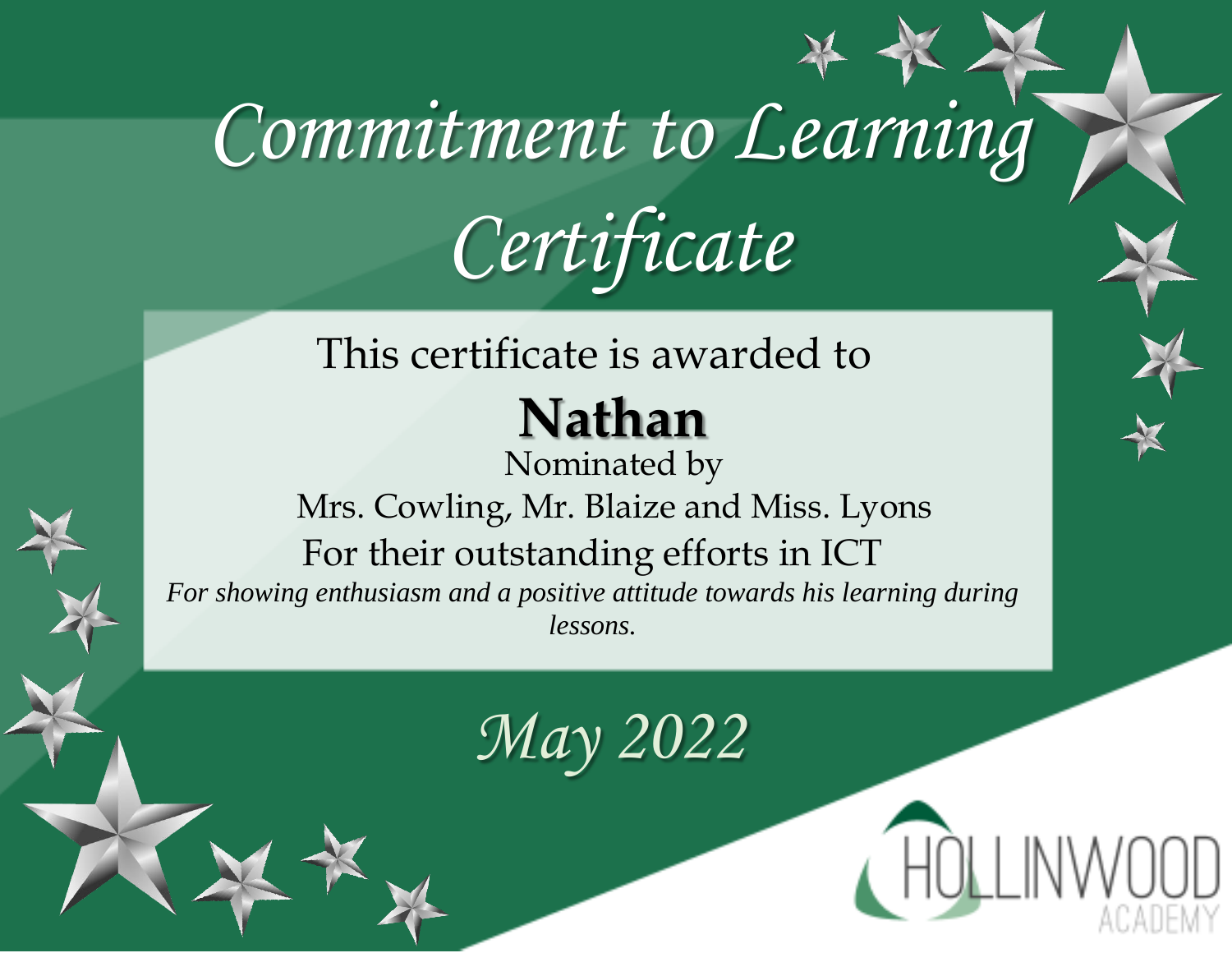This certificate is awarded to

**Zachary**  Nominated by Miss Tootill

For their outstanding efforts in Maths *For working super hard in Maths prior to his SATs- we're really proud of you!*

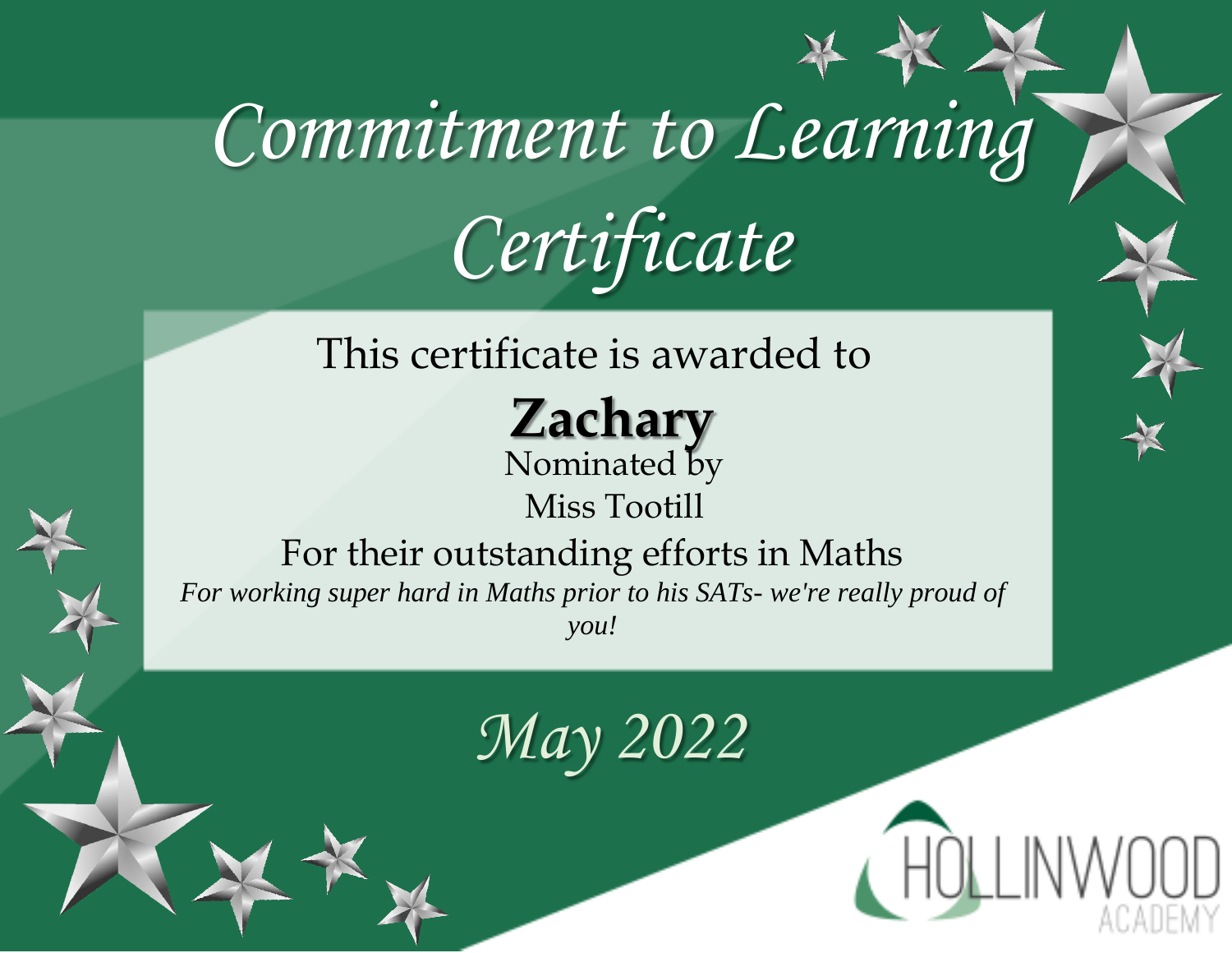#### This certificate is awarded to

**Charlie** 

Nominated by Miss Tootill

For their outstanding efforts in Maths *Working really hard in the build-up to your SATs*

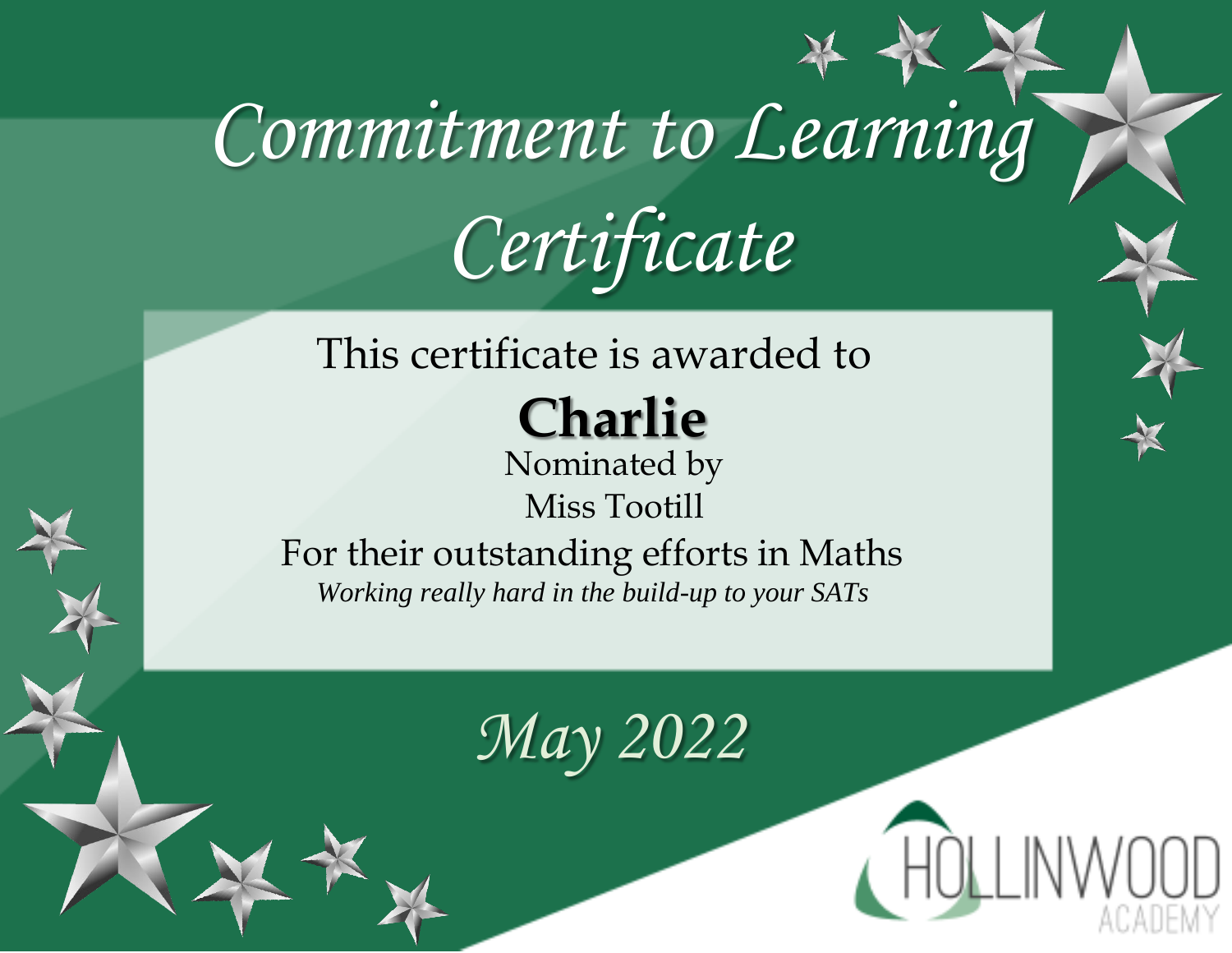#### This certificate is awarded to

### **Daniel**

Nominated by Miss Tootill

For their outstanding efforts in EHCP targets *Making the right choices in school!*

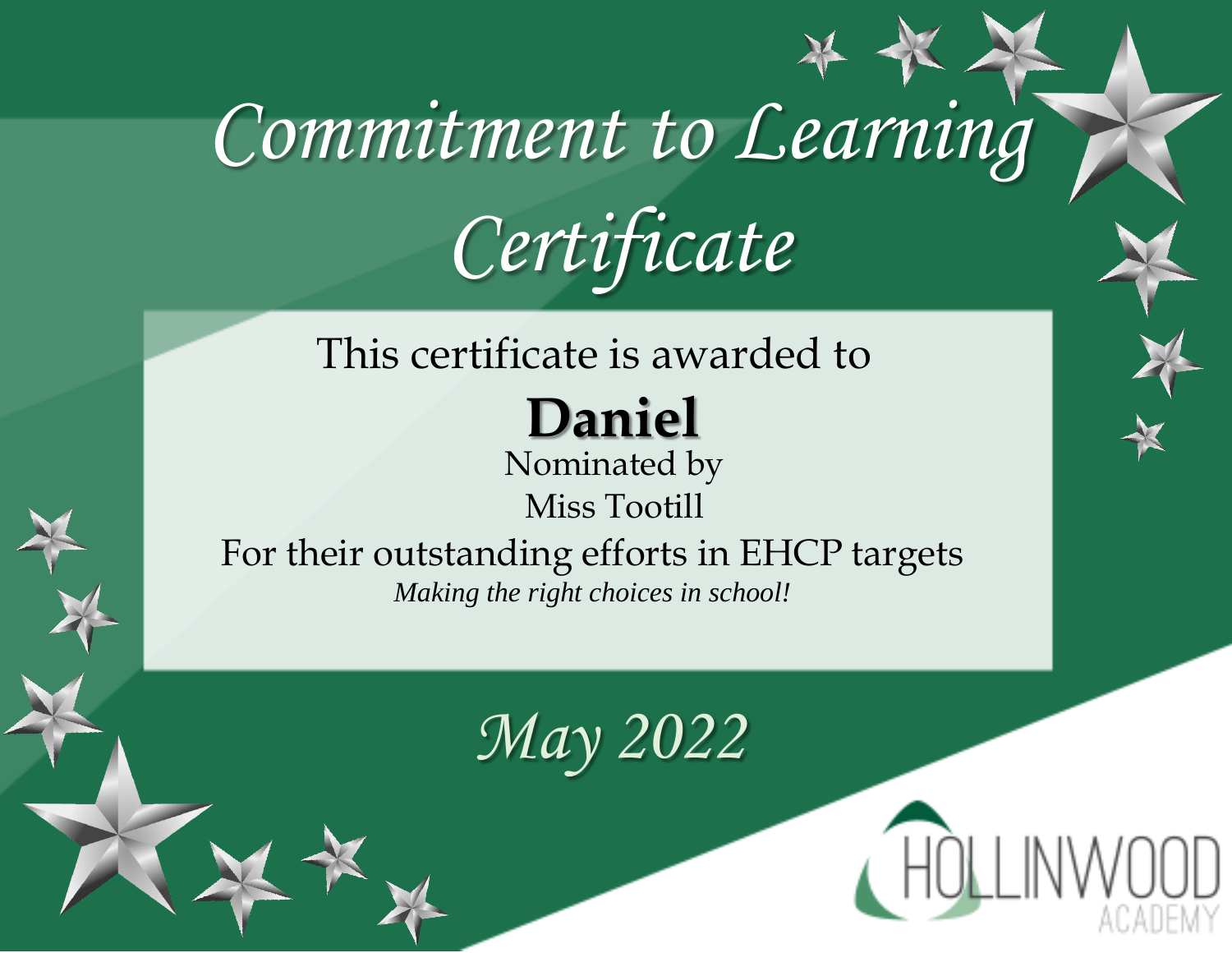#### This certificate is awarded to

**Marcus** 

Nominated by Miss Tootill

For their outstanding efforts in Interventions *Having fantastic interventions with Miss Sharples!*

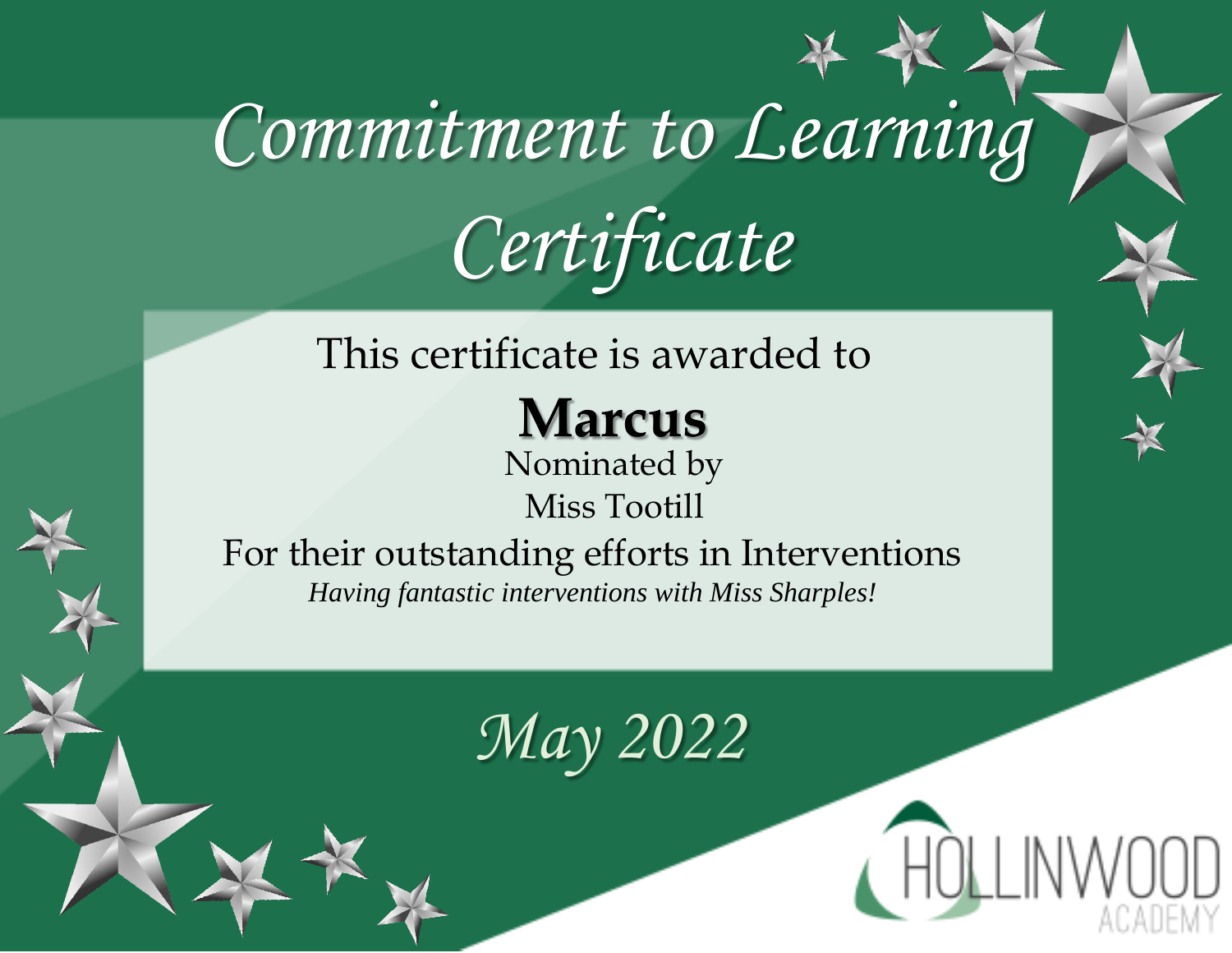#### This certificate is awarded to

### **Lucas**

Nominated by Miss Tootill

For their outstanding efforts in English *Being resilient in English whist reading aloud! We're so proud!*



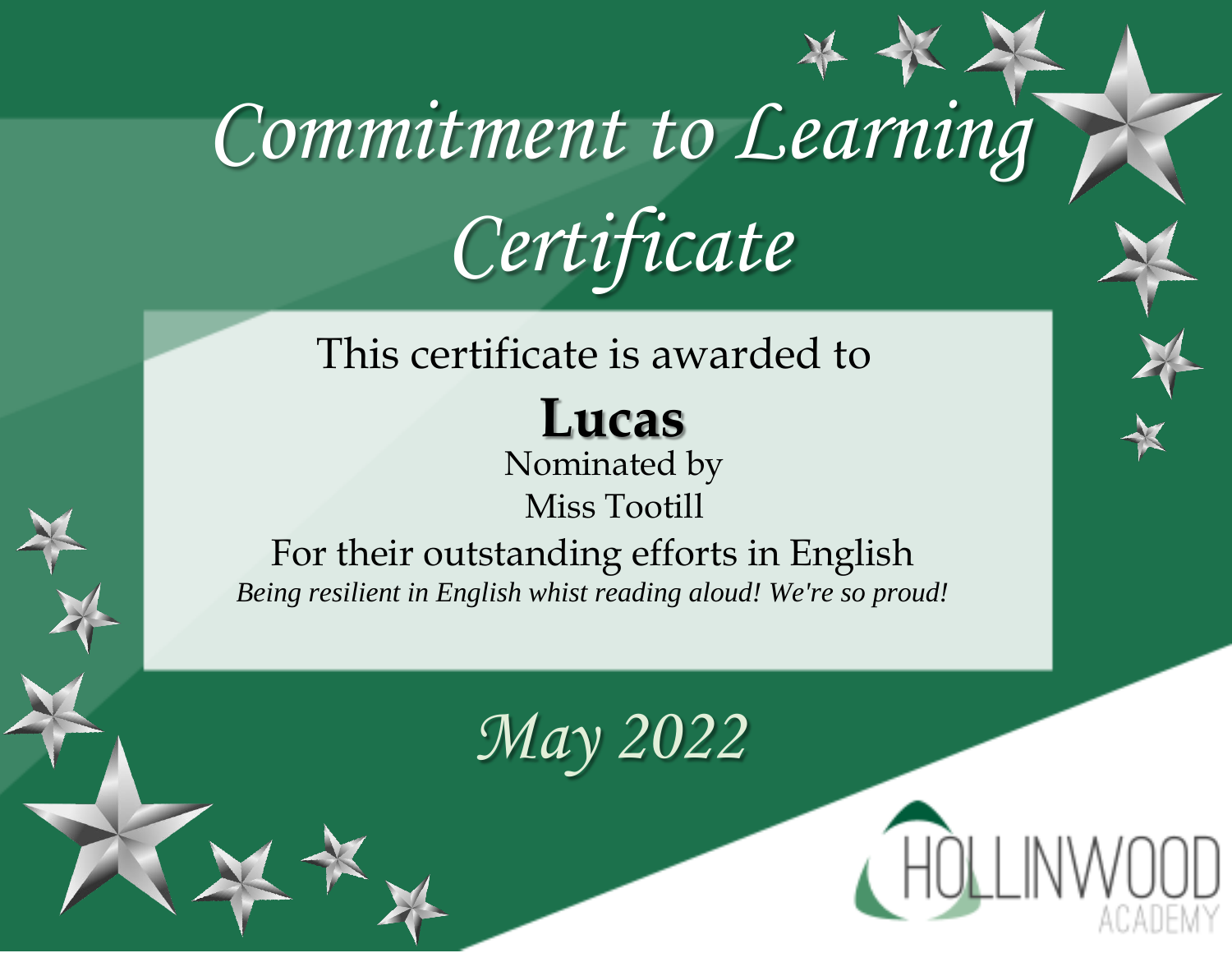### This certificate is awarded to

#### **Ethan**

Nominated by Miss Tootill

For their outstanding efforts in PE *Having a great PE lesson and always participating.*

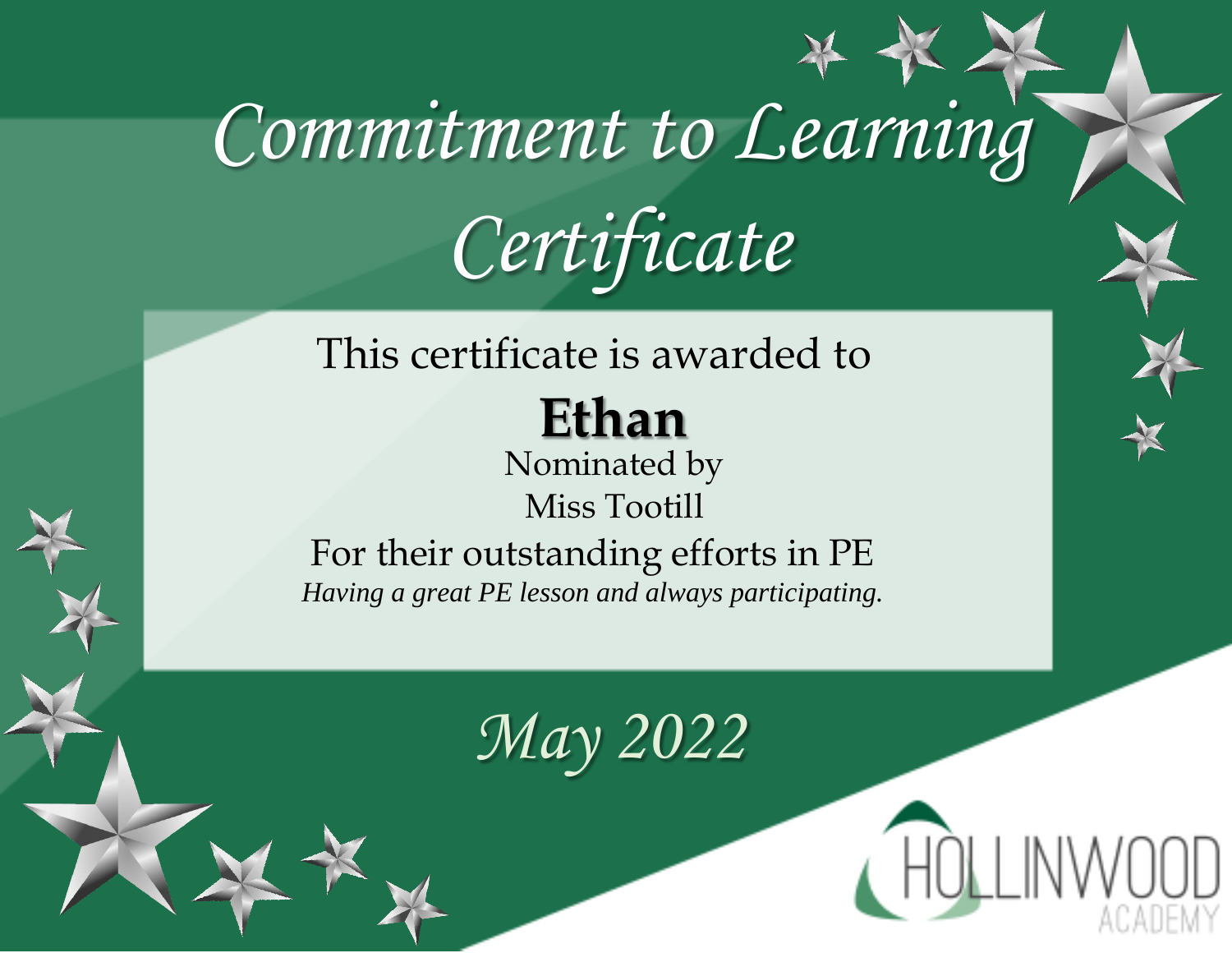#### This certificate is awarded to

**Thomas** 

Nominated by Miss Tootill

For their outstanding efforts in Maths *Trying your best in your practice SATs papers!*

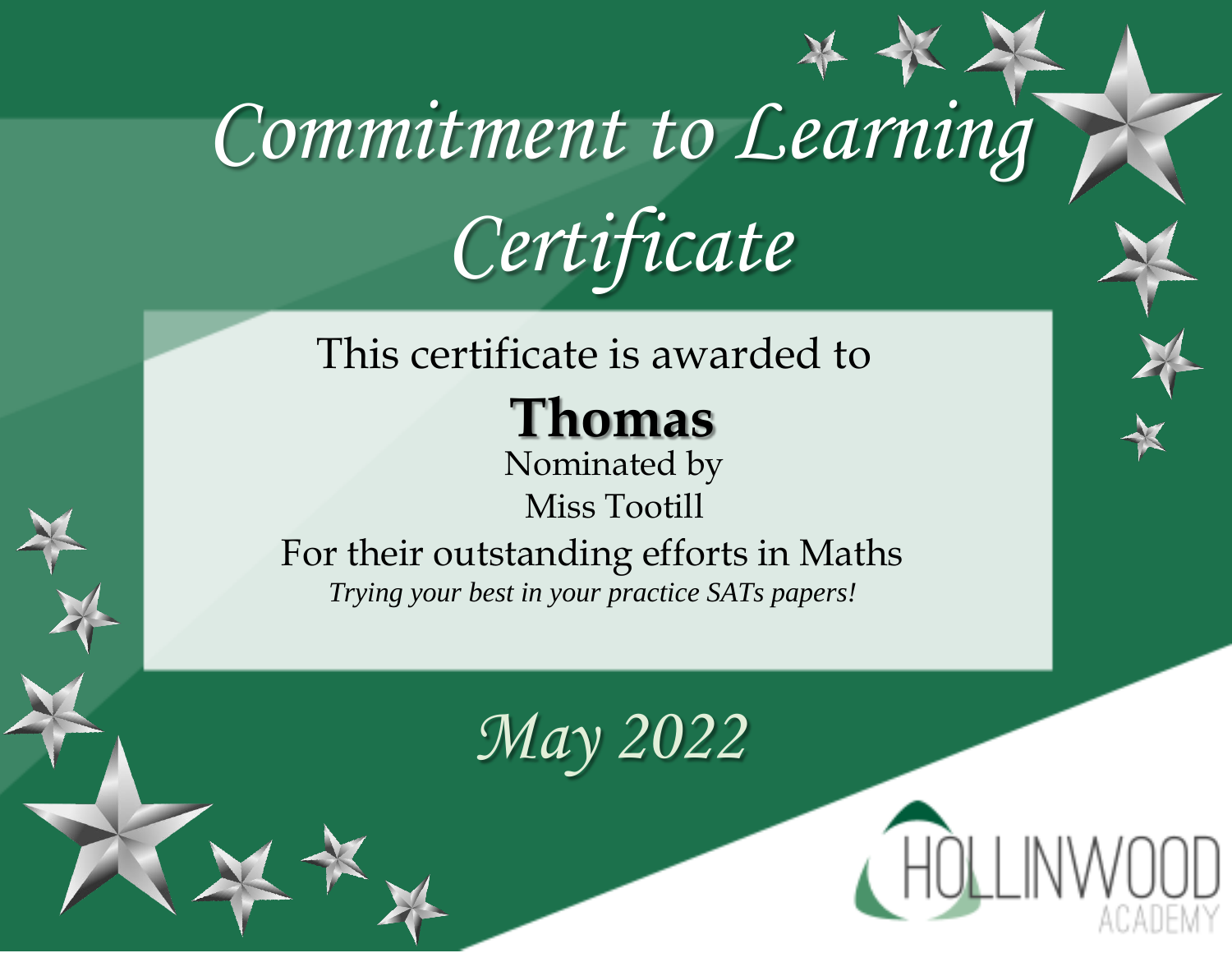#### This certificate is awarded to

### **Thomas**

Nominated by Mrs Potts, Miss McKenna, Miss Smith & Mr Sutherland For their outstanding efforts in Form *For trying new strategies and making an effort to improve your behaviour.*

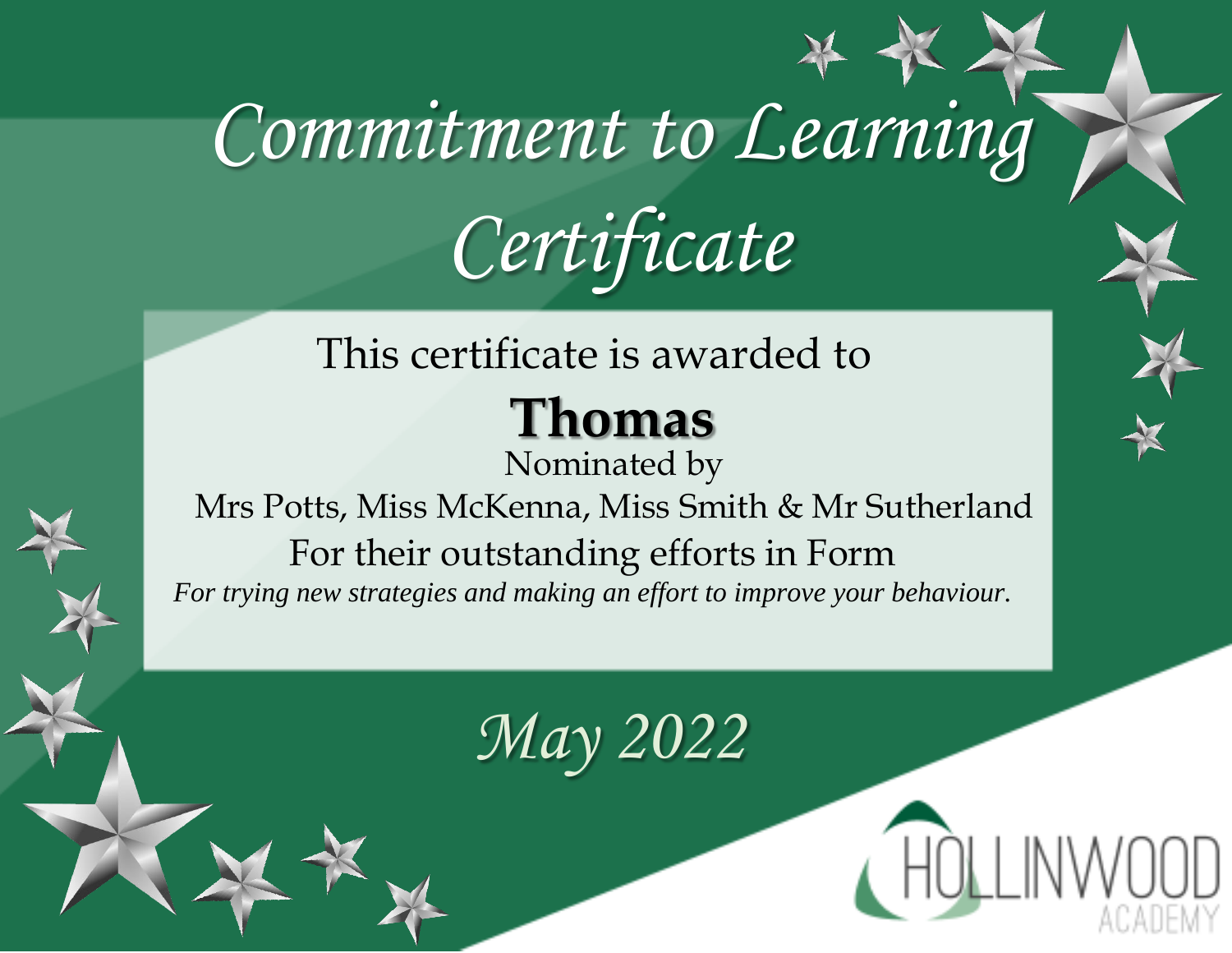This certificate is awarded to

### **Prez**

Nominated by Mrs Potts, Miss McKenna, Miss Smith & Mr Sutherland For their outstanding efforts in Form *For making a conscious effort to improve your behaviour*

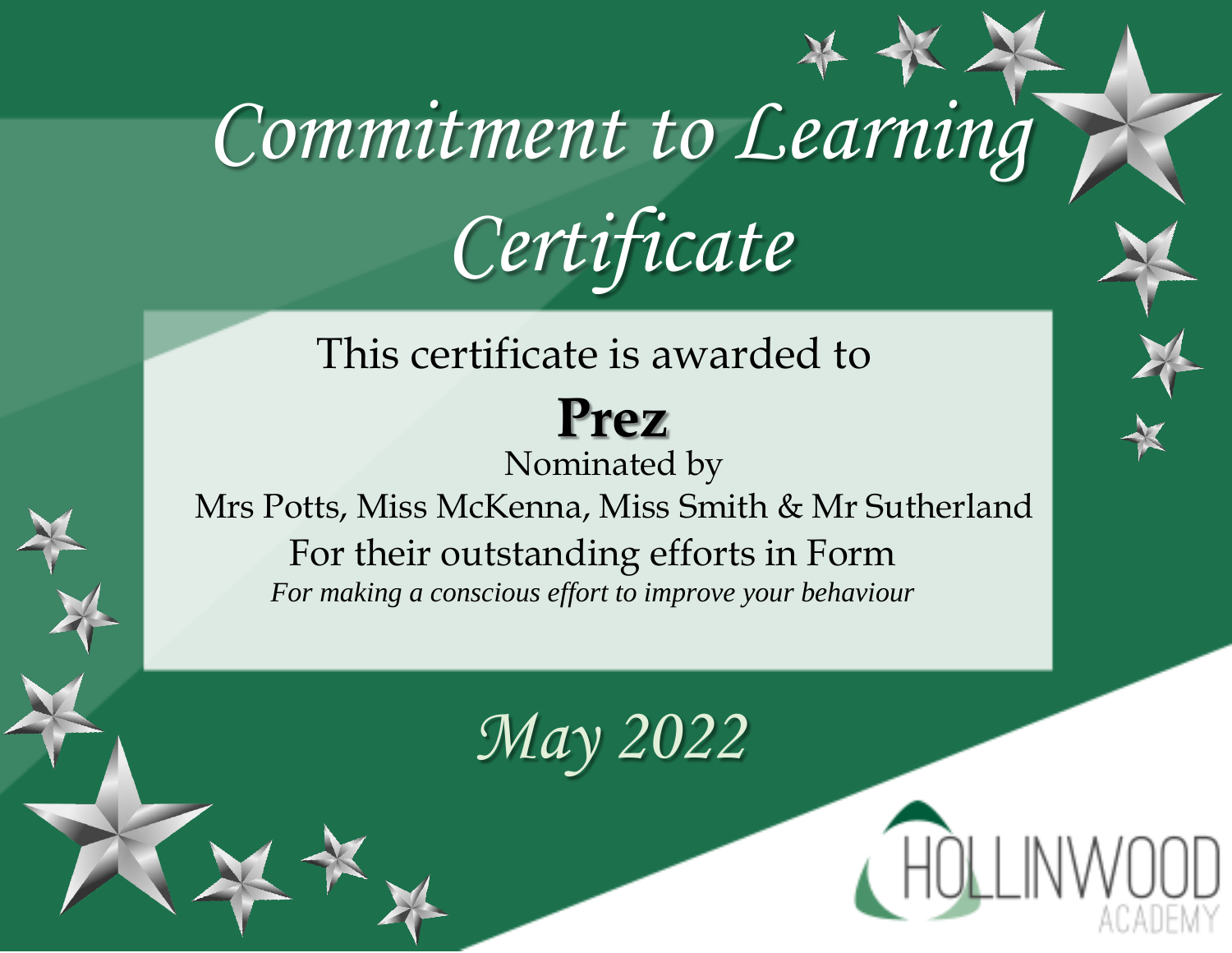#### This certificate is awarded to

## **Daniel**

Nominated by Mrs. Cowling

For their outstanding efforts in Spanish *I am so pleased with the way you always use your target language in Spanish Daniel and always try your best, keep it up.*

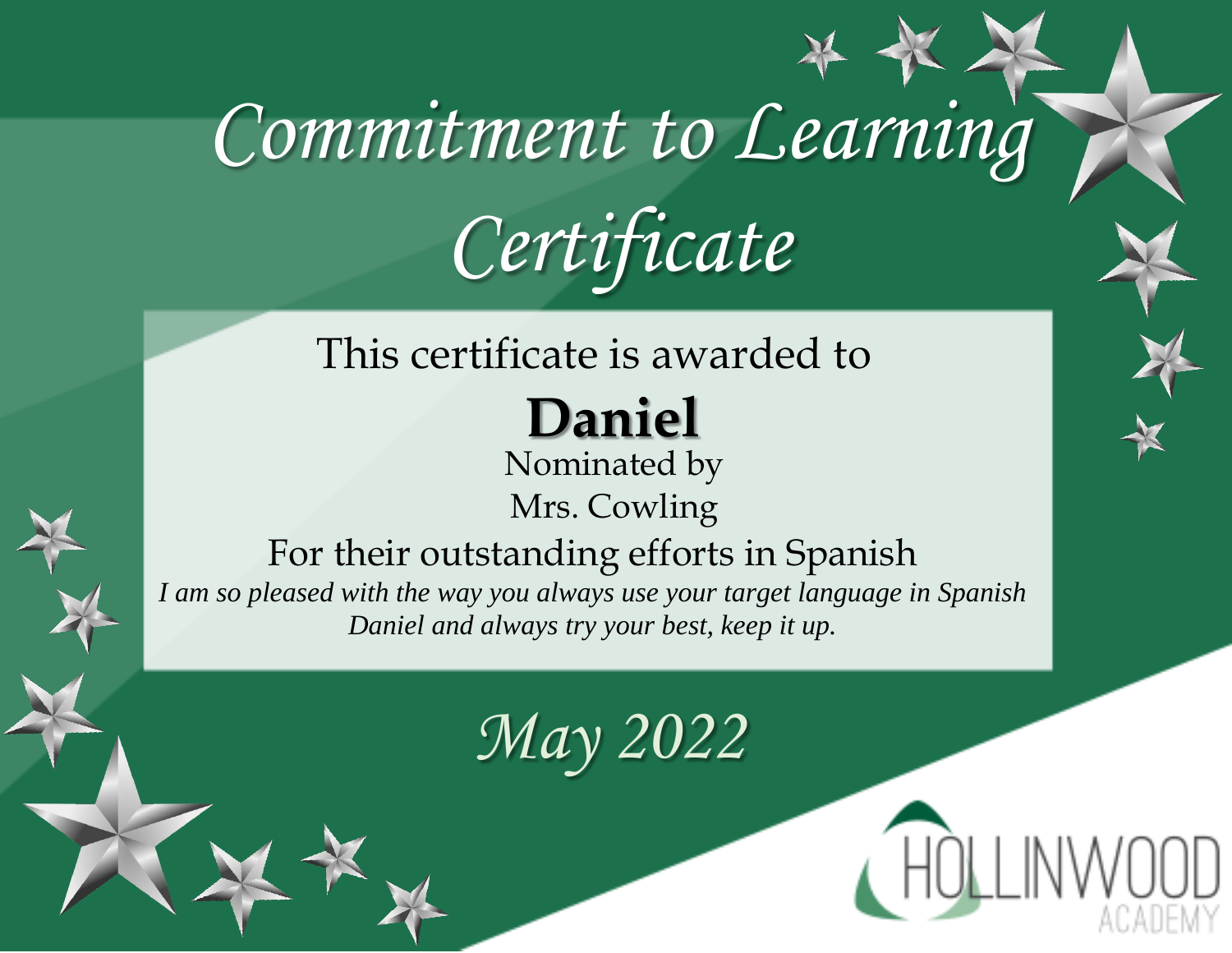#### This certificate is awarded to

#### **Alex** Nominated by Mrs Cowling

For their outstanding efforts in Spanish *Well done Alex, I can see you are trying hard in your Spanish, keep up the great work.*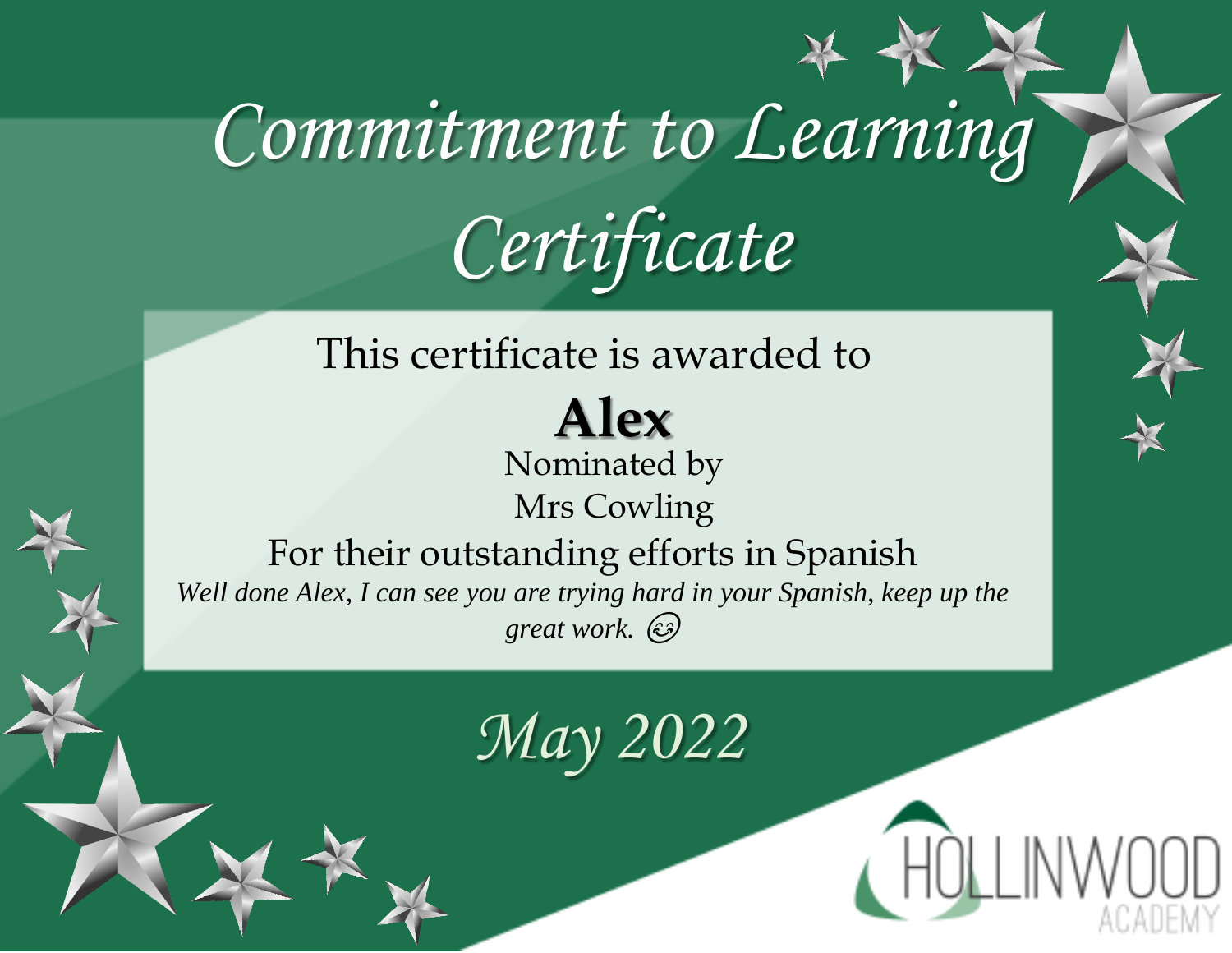This certificate is awarded to

**Jack**  Nominated by Mrs Cowling

For their outstanding efforts in Spanish *Well done Jack for answering so many questions in Spanish, keep trying hard.* 

(ش)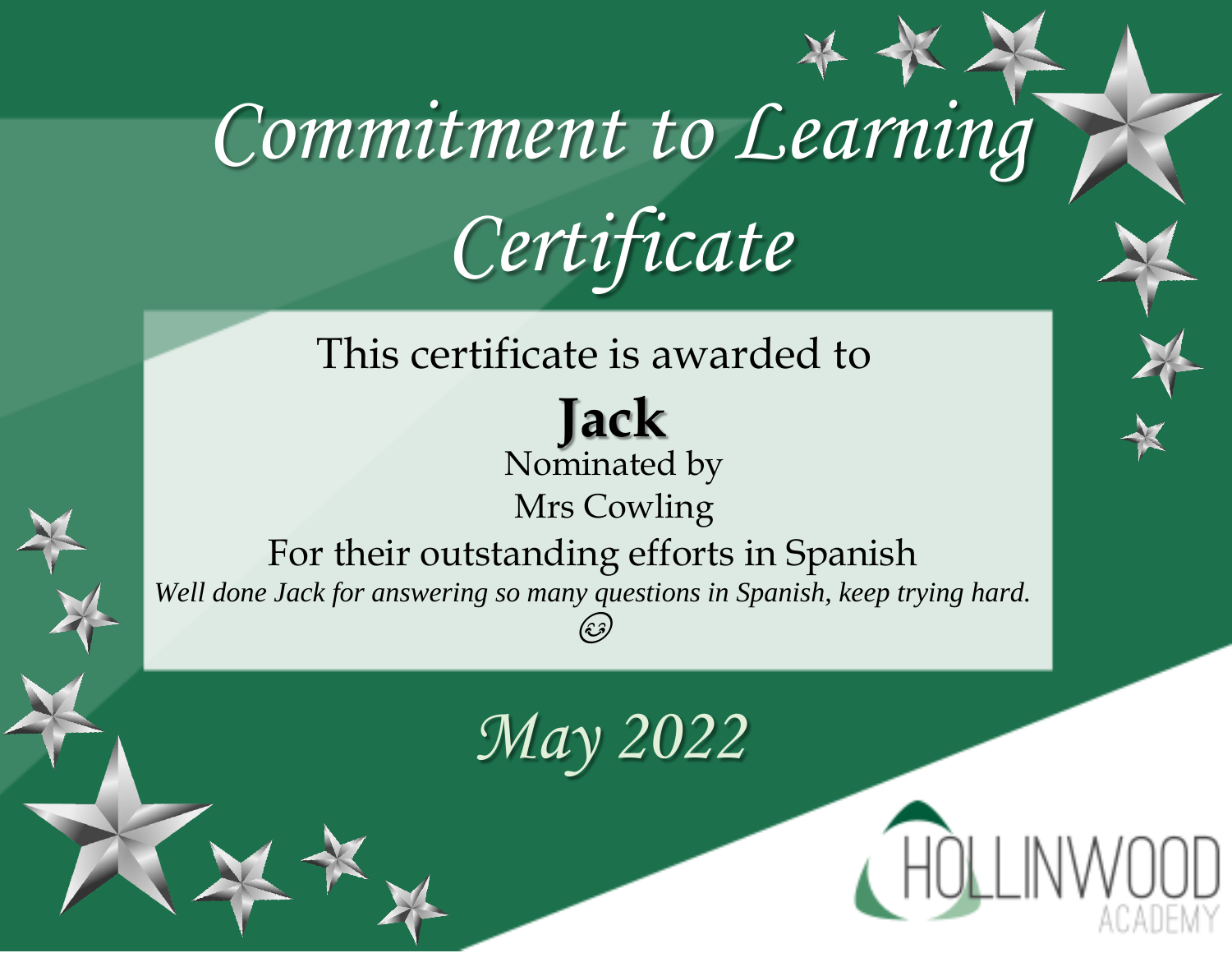#### This certificate is awarded to

### **Aimee**

Nominated by Miss Murphy

For their outstanding efforts in English *Developing confidence in English and being a good role model.*

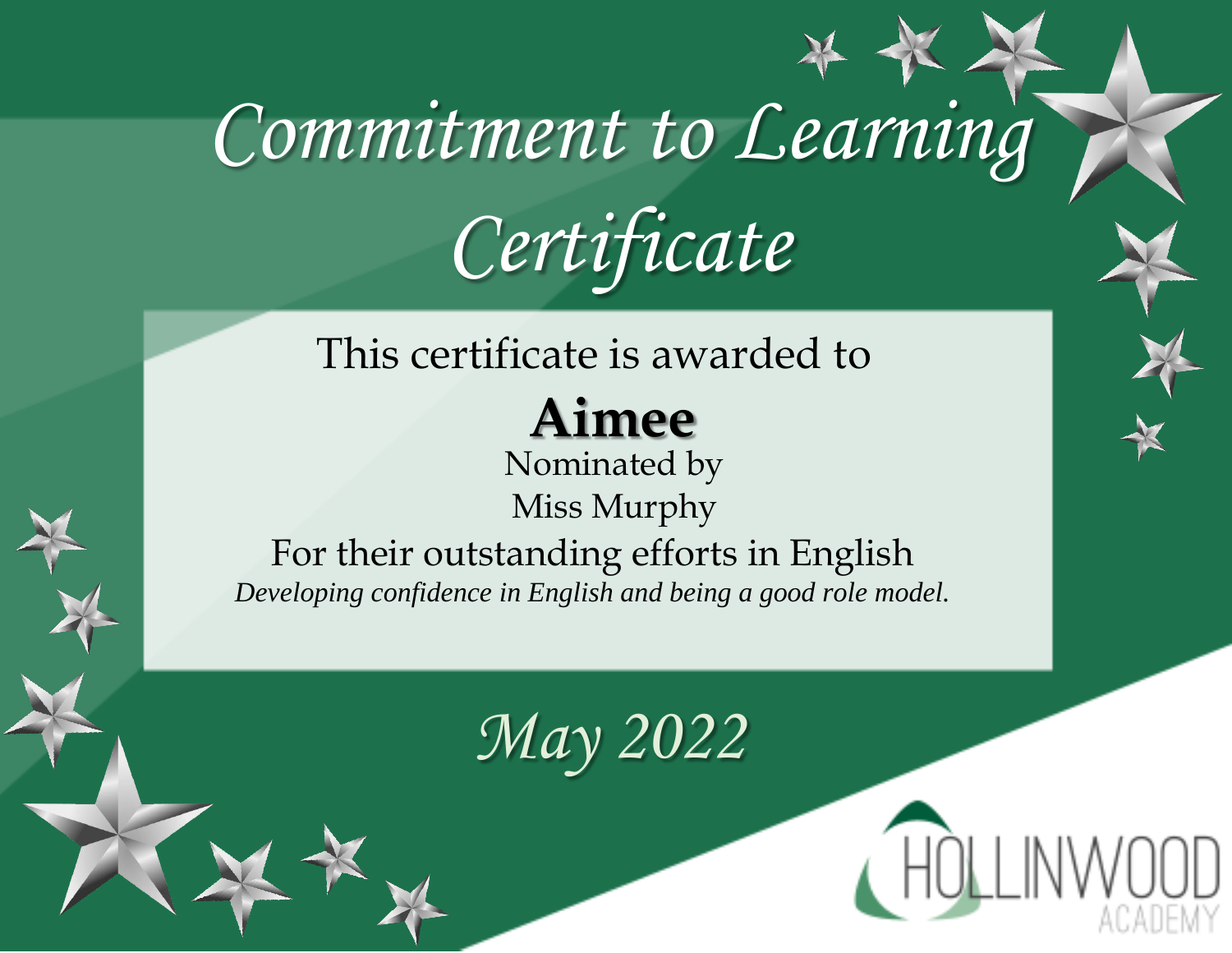### This certificate is awarded to

**Emily**  Nominated by Mr Challinor

For their outstanding efforts in Music *Great effort when practicing keyboard skills!*

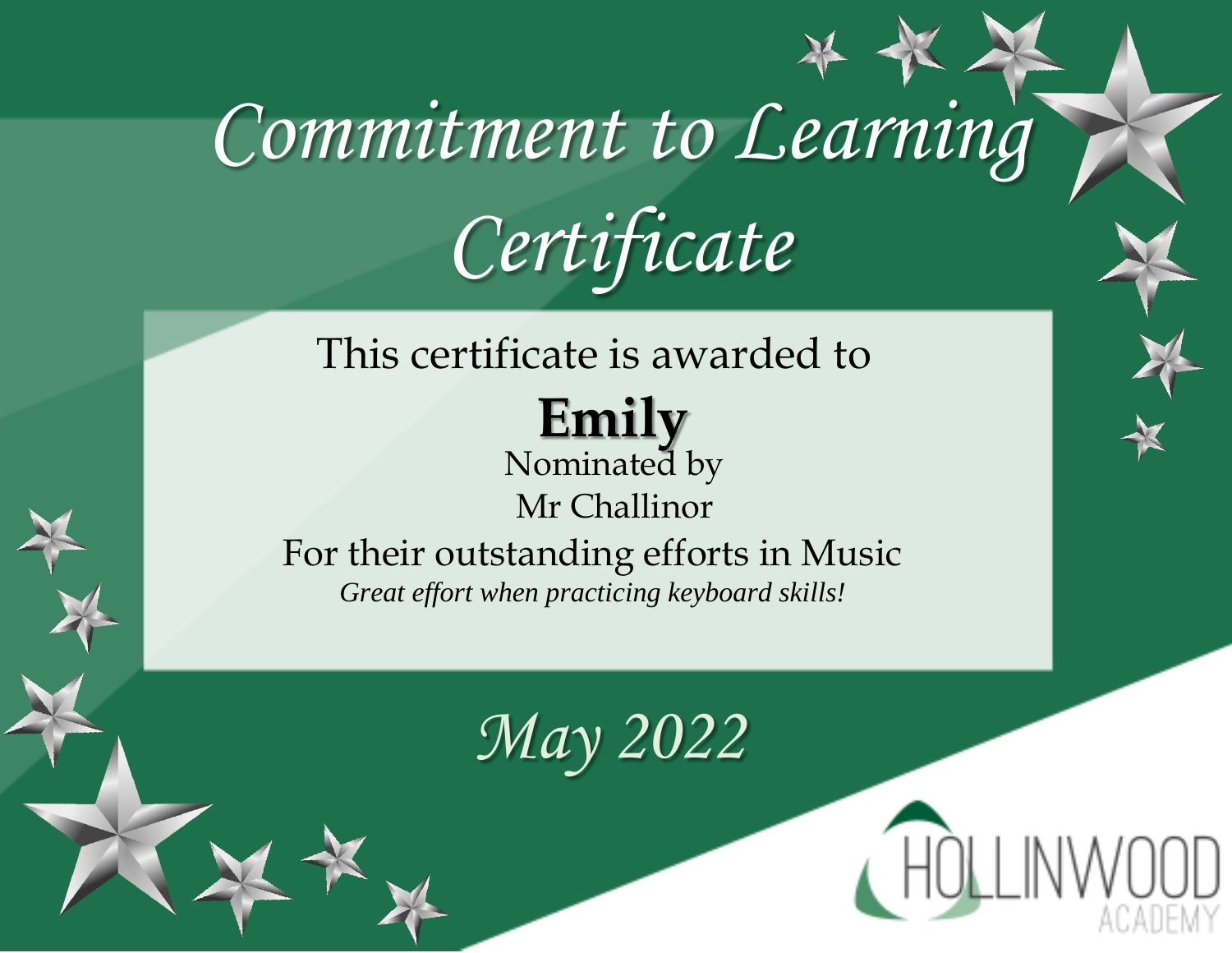### This certificate is awarded to

### **Leo**

Nominated by Mr Challinor For their outstanding efforts in Music *Great answers and effort in Music!*

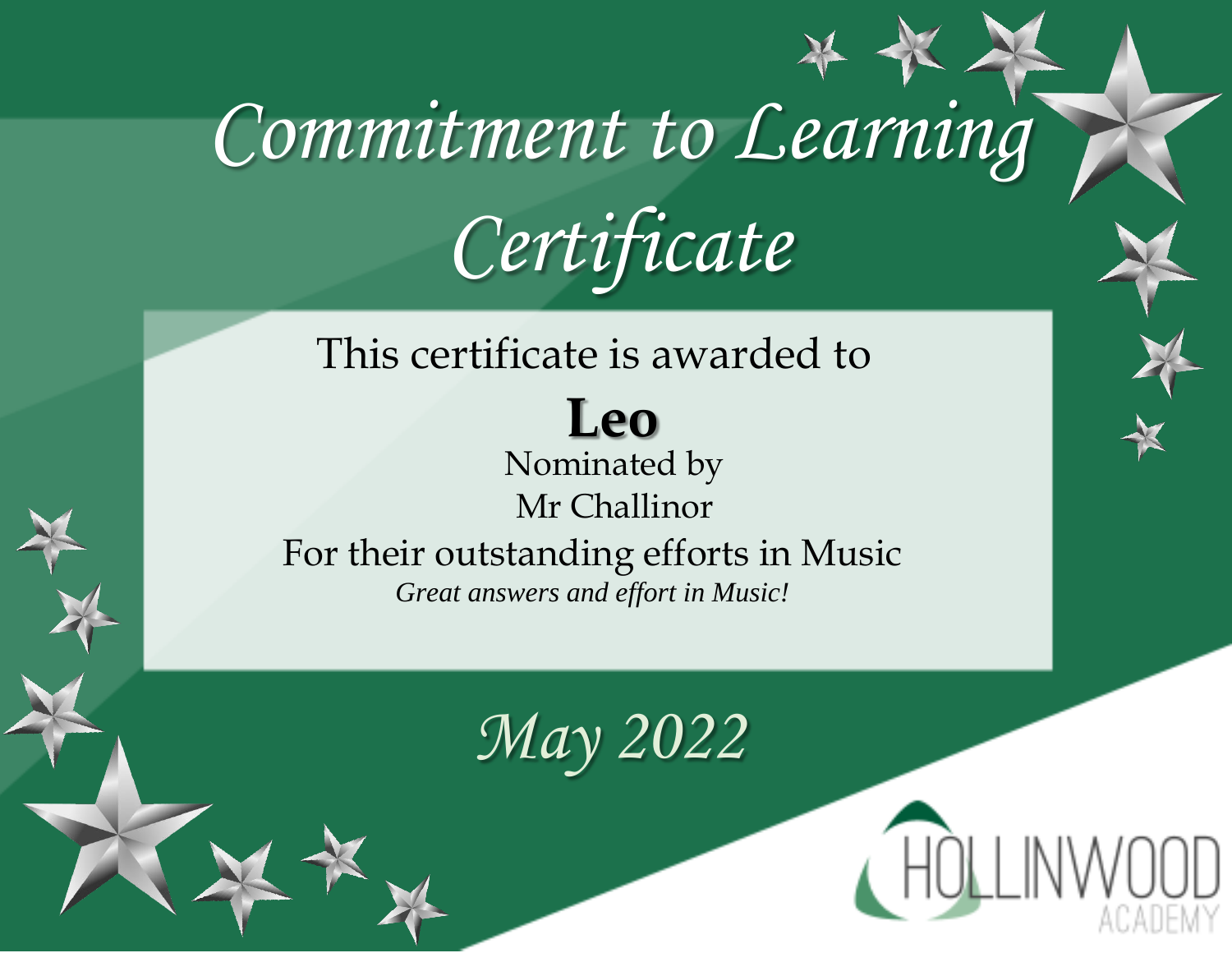#### This certificate is awarded to

#### **Luke**  Nominated by

### Mr Challinor

For their outstanding efforts in Music *Superb focus and effort in music - well done!*

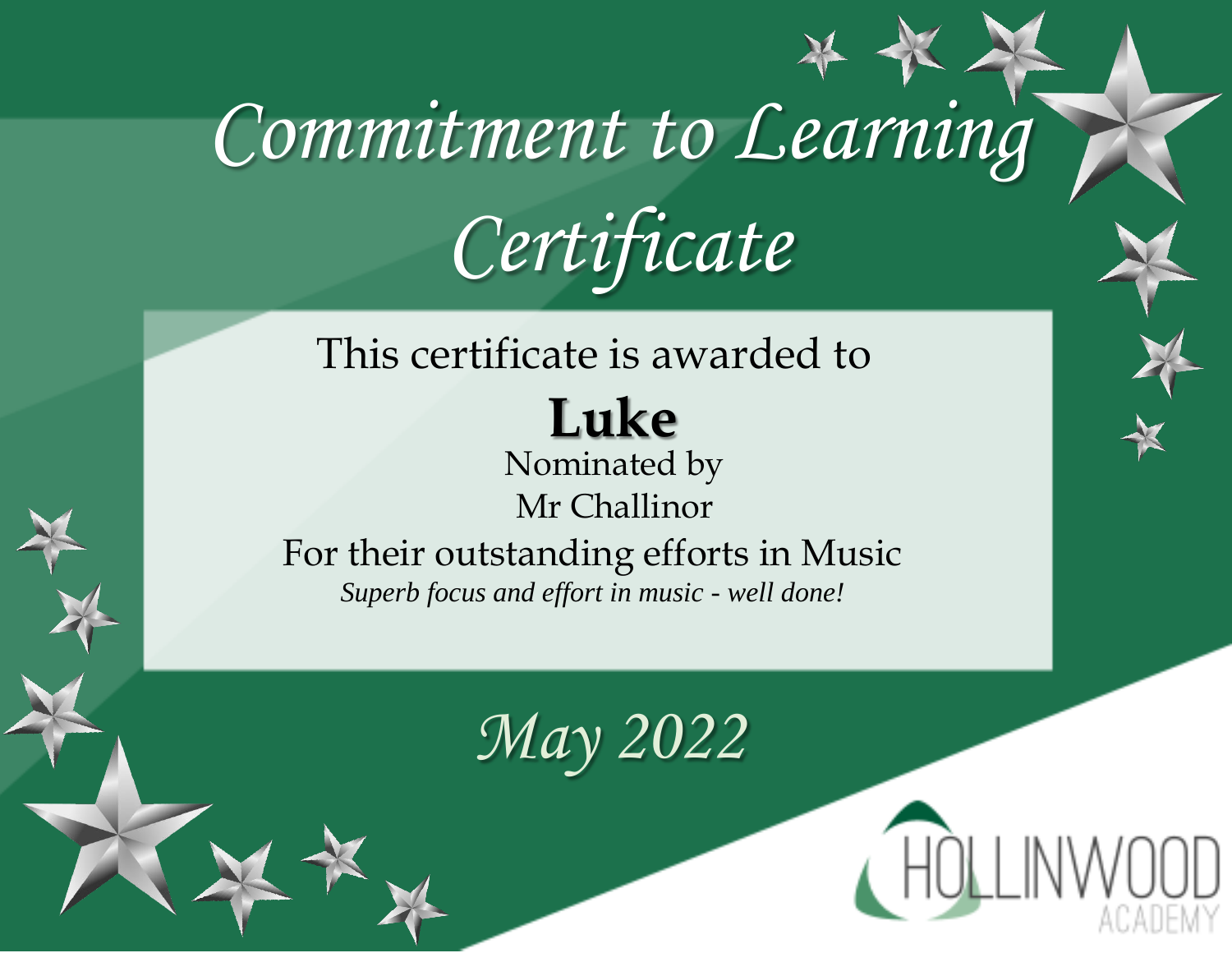#### This certificate is awarded to

**Kai**  Nominated by Mrs Davidson

For their outstanding efforts in EHCP targets *Kai is showing the staff when he needs the toilet and then going independently. Well done Kai we are so proud of you.*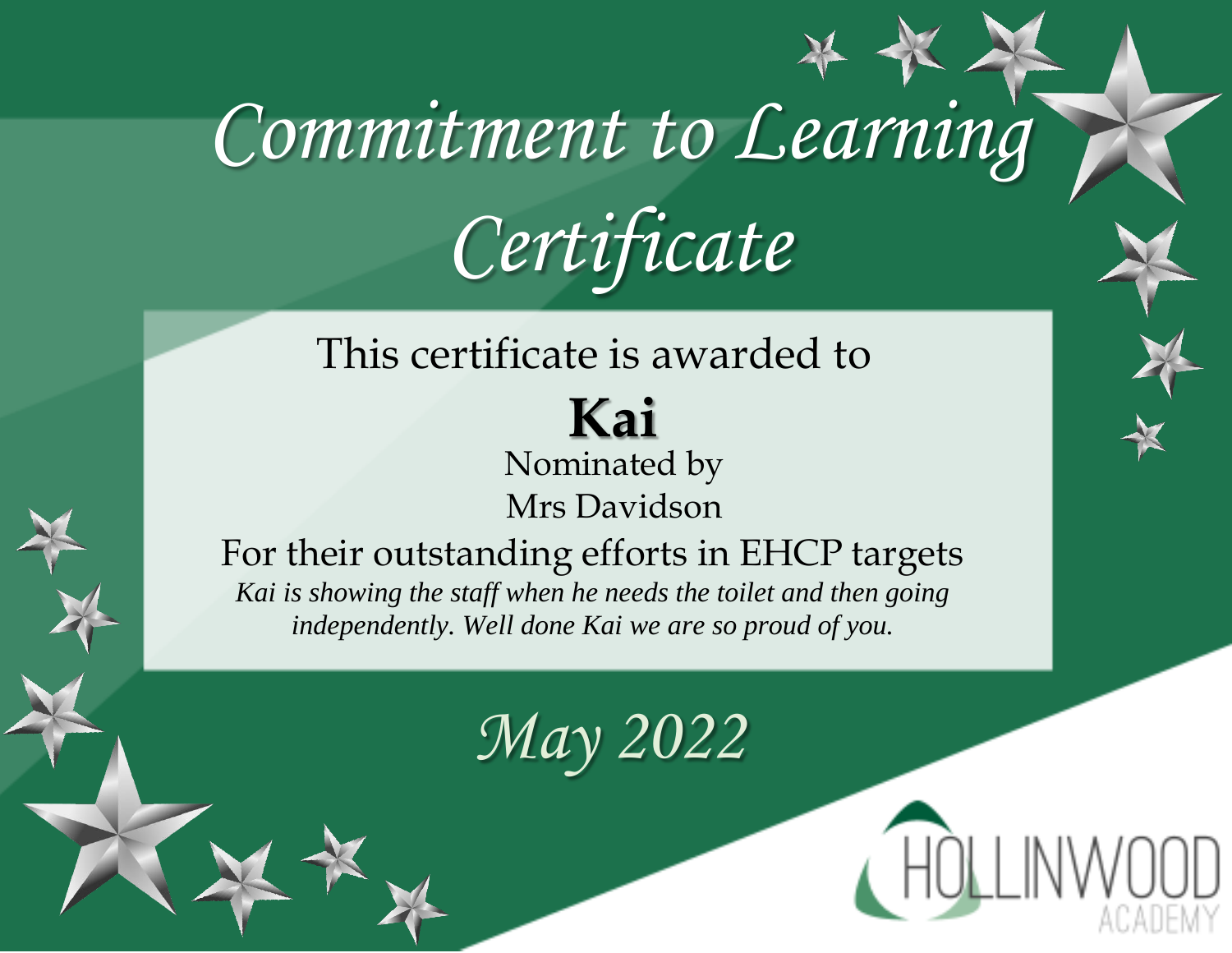#### This certificate is awarded to

## **Daniel**

Nominated by Miss Hand

For their outstanding efforts in Maths *For an amazing effort and participation with the topic of fractions. Well done - keep it up!*

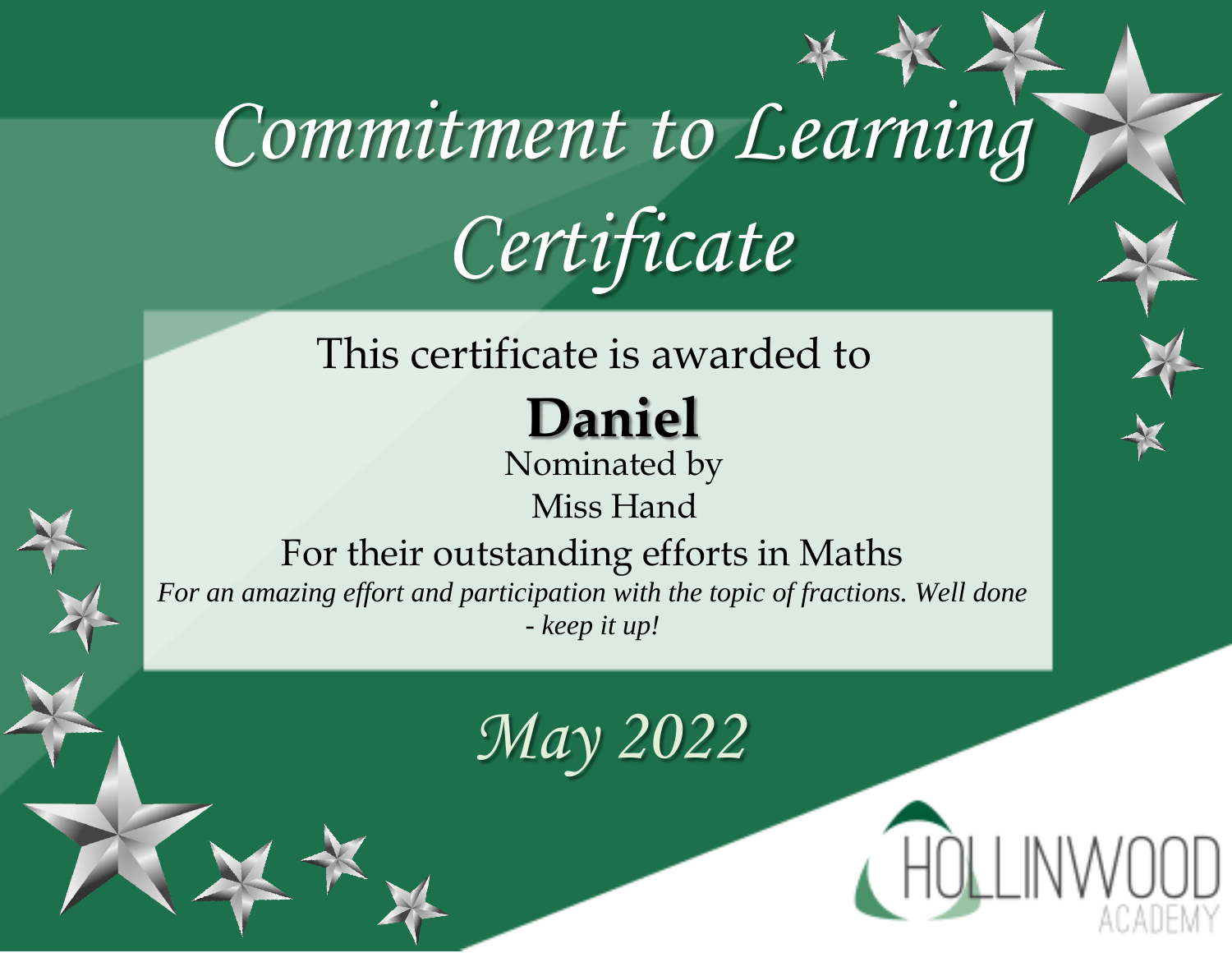#### This certificate is awarded to

**Carlo** Nominated by Miss Hand

For their outstanding efforts in PE *For an amazing effort during cricket this week. Well done - keep it up!*